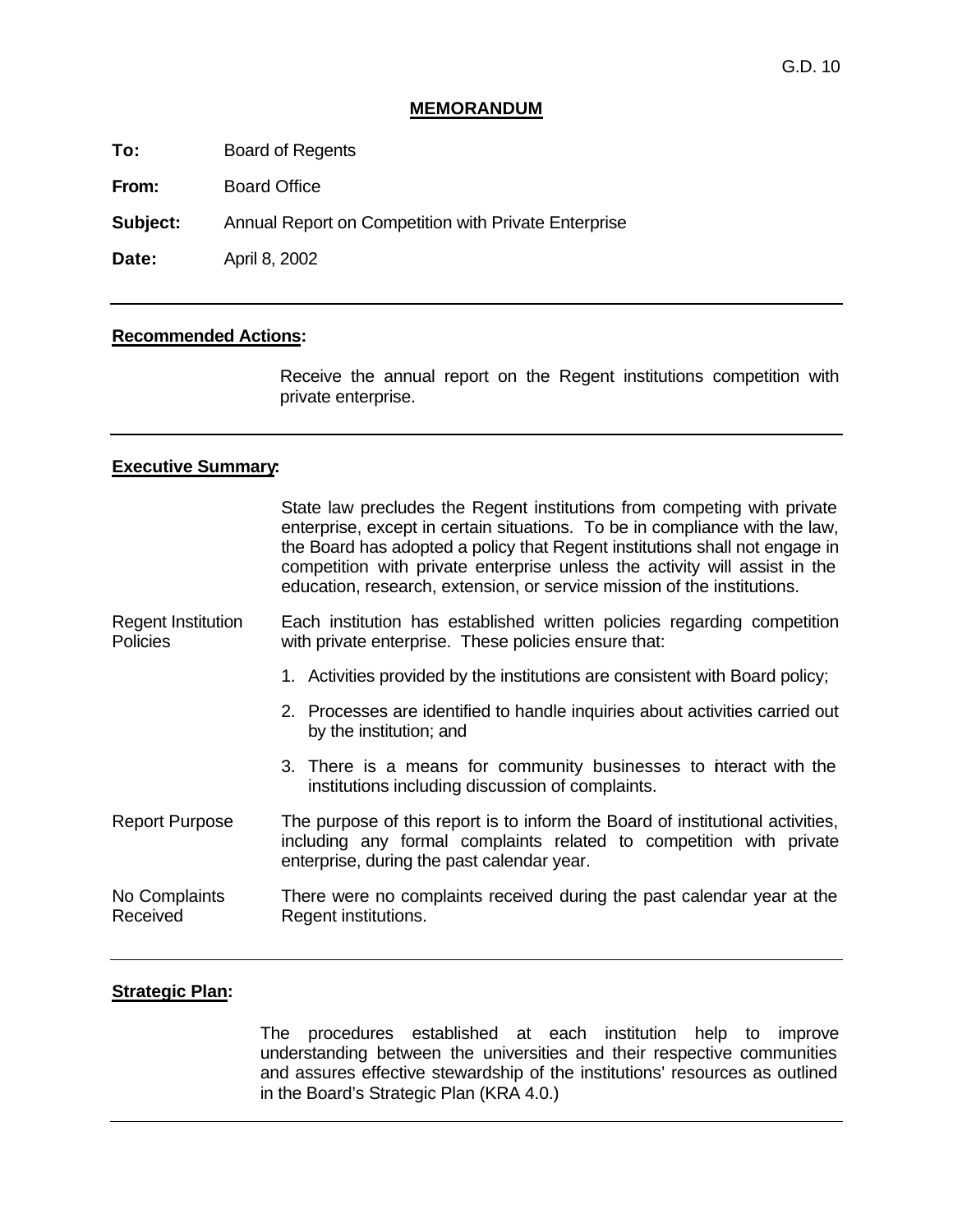### **Background:**

Iowa Code Iowa Code Chapter 23A prohibits a public entity from competing with private enterprise unless specifically authorized by statute, rule, ordinance, or regulation.

> The same chapter authorizes the Board of Regents to provide, by administrative rule, exemptions to this prohibition for the Regent institutions under the control of the Board. The exemptions detailed in Iowa Code §23A.2(2) and §23A.2(10)k are listed in Appendix A.

Iowa Administrative Code / Board Policy Iowa Administrative Code §681-9.4 and the Regent Policy Manual §7.30 specify the Board's rules and requirements regarding competition with private enterprise by Regent institutions.

> To fulfill their missions effectively, institutions under the control of the Board occasionally provide goods and services which enhance, promote, or support the instructional, research, public service, and other functions to meet the needs of students, faculty, staff, patients, visitors, and members of the public participating in institutional events.

Regent Institution **Policies** The Regent institutions have established written procedures for receiving, reviewing, and responding to inquiries about activities carried out by the institution that could be considered competition with private enterprise.

> Each Regent institution provides a means for business interests in the institution's community to consult with and advise the institution on policies and procedures regarding the sale of goods or services that might compete with private enterprise.

> The Regent institutions have committees that meet as necessary to review potential situations that may compete with private enterprise. The chief business officer at each institution may approve an activity that competes with private business only after a review demonstrates that one or more of the following conditions are met:

- The activity is deemed to be an integral part of the institution's educational, research, public service, and campus support functions, and other educational and support activities.
- The activity is needed to provide an integral good or service that is not reasonably available in the community; or the activity is needed to provide an integral good or service at time, price, location, or terms that are not reasonably available in the community.
- The activity is carried out for the primary benefit of the campus community and is incidental to the education, research, service, or extension missions of the university.
- The activity is carried out due to the importance of maintaining the quality of the institution.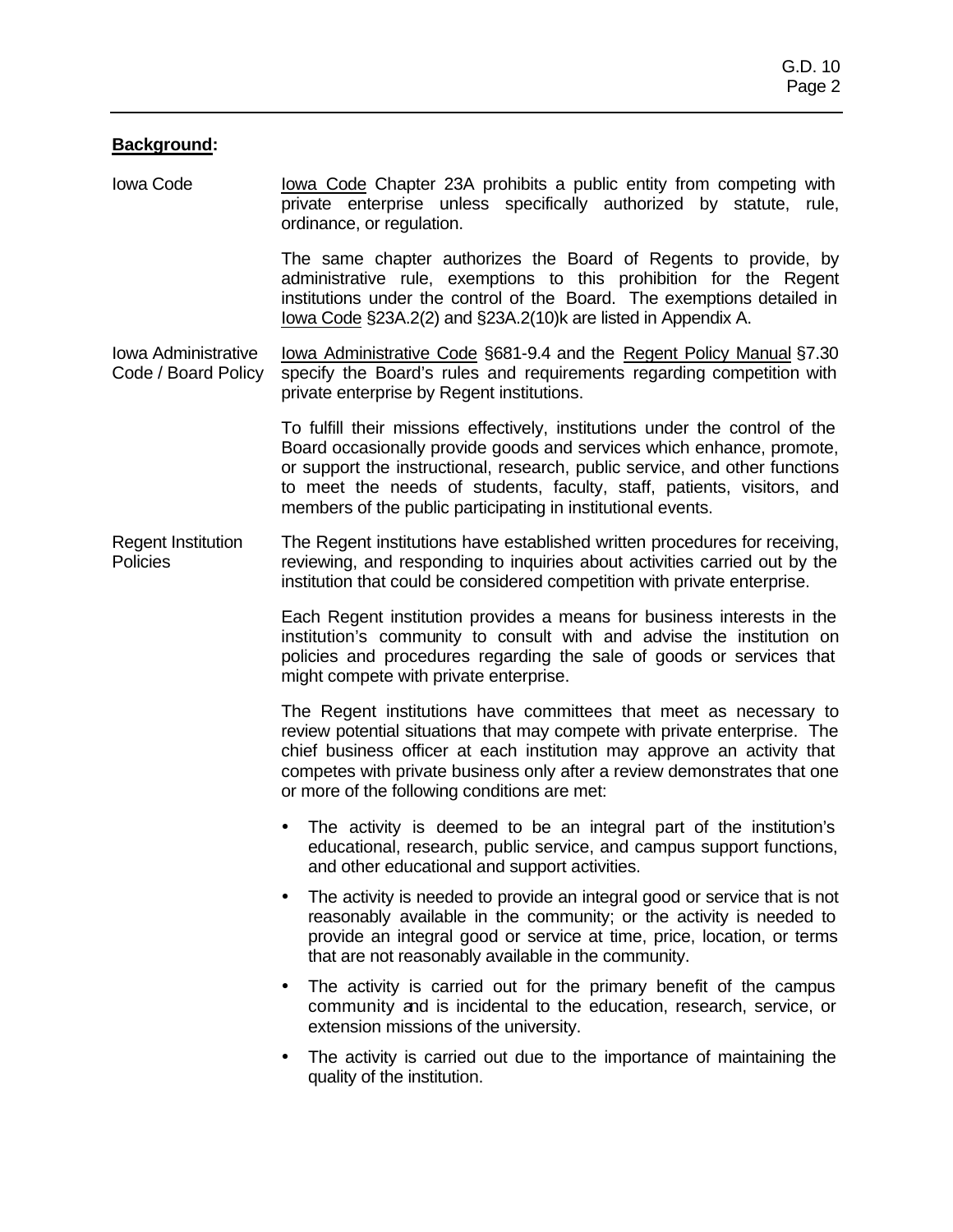Iowa Administrative Code §681-9.4(8) and Regent Policy Manual §7.30H detail the formal appeal process for resolving complaints involving competition with private enterprise:

- If a private enterprise seeks to appeal an action or activity of a Regent institution, it shall attempt to resolve the issue at the institutional level. The form of appeal shall be a letter to the chief business officer.
- If dissatisfied with the institution's response, the private enterprise may notify the Executive Director in writing and request assistance.
- If the issue remains unresolved, the Executive Director may docket the matter for review by the Board. Board action constitutes final agency action.

The universities may receive comments or concerns that do not follow this process. These comments or concerns are regarded as "informal" complaints and are included in this annual report to the Board.

# **Analysis:**

The following information is presented by institution and includes changes in institutional policies, activities that occurred during the year as a result of the policy, and notification of any complaints received by an institution.

- **University of Iowa** The University reviewed and revised its policy as of February 2002. The new policy has three components to assist in compliance with the Iowa Code and Regents Policy Manual. It establishes:
	- 1. A mechanism for reviewing proposed activities involving the sale of goods, provision of services, or usage of facilities to ensure that the University of Iowa's activities are consistent with Board of Regents policies;
	- 2. A procedure for receiving, reviewing, and responding to inquiries about activities carried out by the University; and
	- 3. A mechanism for periodic consultation with business interests in the Iowa City community.

During the past 12 months, there have been no activities initiated that would fall under the provisions of this policy.

The University has received no complaints.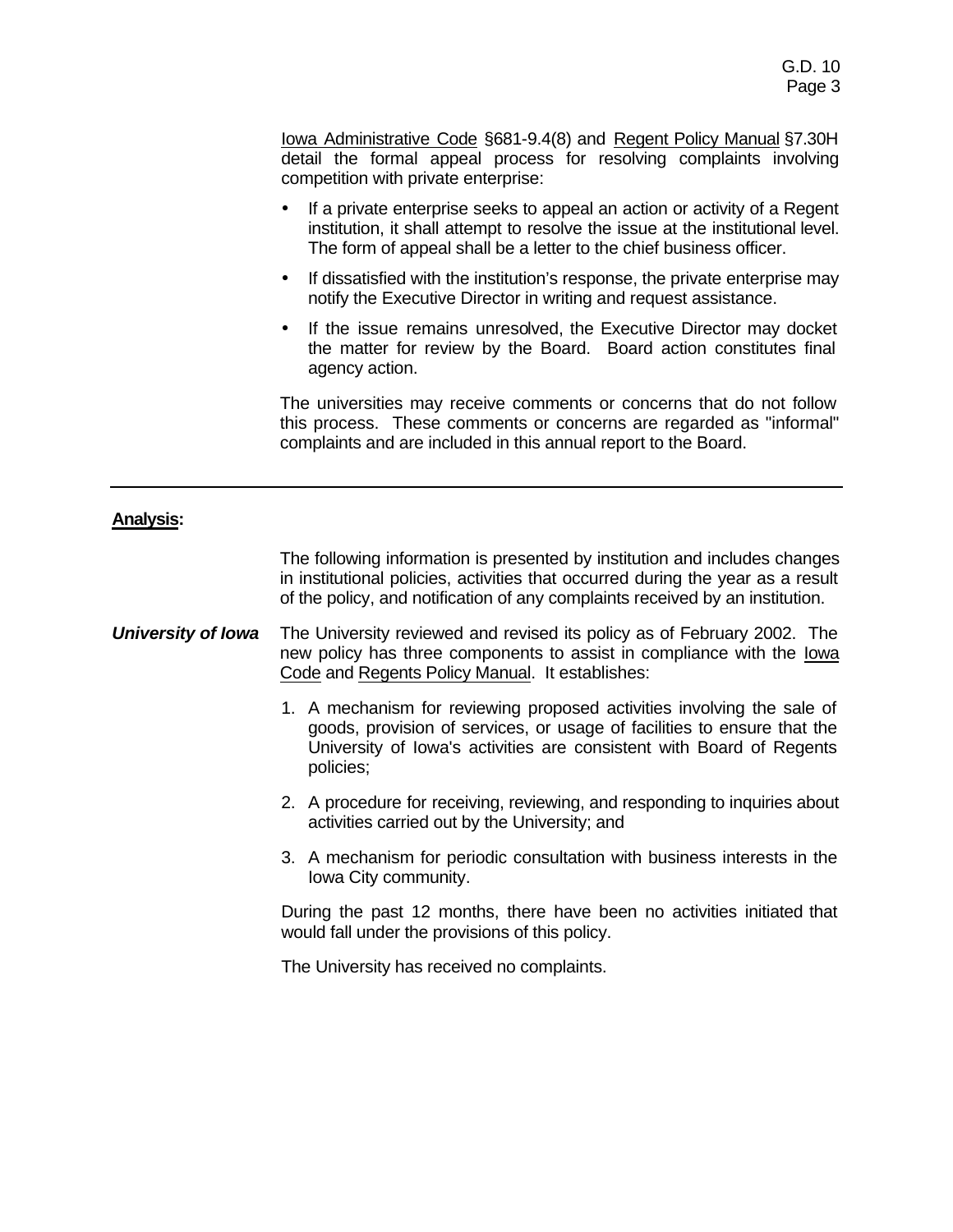- *Iowa State University* While the University did not receive any complaints during the past year, members of the committee established to evaluate such activities reviewed the following:
- Insect Zoo and Butterfly House A request was received from the Department of Entomology seeking approval to sell surplus insect stock raised in the department's Insect Zoo and Butterfly House. The surplus stock represents species normally not found in local pet stores. Members of the committee reviewed the request and determined this activity was incidental to its educational and outreach functions and should be approved to help maintain the University program. The majority of the sales are anticipated to be to other public and nonprofit organizations such as schools and science centers.
- Computer Referral **Contract** Two manufacturers, that supply computers to the University through campus reseller agreements, have expressed interest in establishing referral programs to provide discounts to K-12 schools in Iowa, including their staff and families. Individuals would be able to utilize the University's referral program and receive discount pricing similar to prices competitively awarded by a multi-state contracting group.

Since it would be offered to K-12 staff and their families, it has the potential to compete with local computer retailers. The University concluded that this would need to be reviewed by the committee.

Neither company has submitted a final proposal in writing for committee review at this time.

Financial Institution in the Memorial Union The Memorial Union is considering preparing an RFP to select a bank or other financial institution to be located in the Memorial Union, after receiving student requests for additional on-campus banking services.

> While the Memorial Union is an independent separately incorporated entity, not legally subject to Iowa Code Chapter 23A, it is perceived, by many, to be part of the university. In addition, the university helps support the Memorial Union by minimizing its utilities costs. The Memorial Union is also supported, in part, by student fees. For these reasons, the University believes the Memorial Union should comply with the intent of the law.

> As a result, the University expressed concerns with the appearance of competition with private enterprise. The Board policy states that one condition to be met is that the activity is needed to provide an integral good or service which is not reasonably available in the community. There are several financial institutions in the area and ATM machines on campus.

> The Memorial Union is currently soliciting input from local financial institutions to determine whether there is concern from a competition perspective. The Memorial Union is also conducting a study of how best to use space in the building.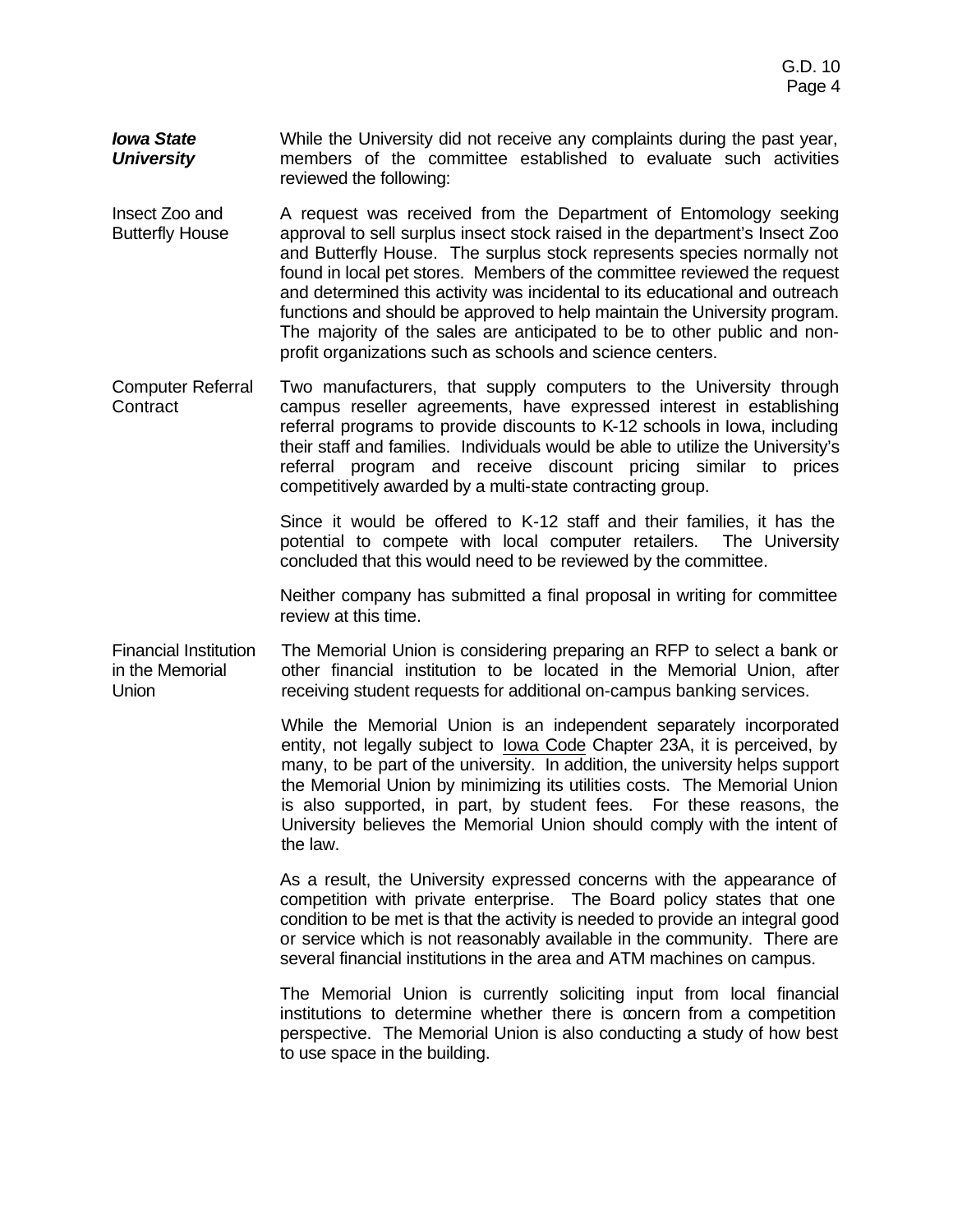*University of Northern Iowa* The University maintains regular communication with the Cedar Falls Chamber of Commerce and has asked to be informed of any concerns or problems that involve the University.

> The University has received no complaints from the private sector during the past year.

*Iowa School for the Deaf* ISD operations currently do not include activities that compete or have the potential to compete with private enterprise. The School does rent unoccupied or underutilized property on its campus to entities (such as local businesses and community groups) whose activities benefit the campus community.

> ISD engages in leasing activities with faculty, staff, deaf-related entities, education and cooperative extension services, as well as a day-care facility. ISD consults with the local private business sector to ensure lease rates are comparable to the local market.

> The review committee receives, reviews, and responds to inquiries involving the School's activities. There have not been any complaints regarding competition with private enterprise during the past year.

*Iowa Braille and Sight Saving School* IBSSS operations generally do not include activities that compete or have the potential to compete with private enterprise. The School does rent unoccupied or underutilized property on its campus to entities (such as local businesses and community groups) whose activities benefit the campus community.

> The review committee receives, reviews, and responds to inquiries involving the School's activities. IBSSS did not receive any complaints regarding competition with private enterprise during the past year.

Deb A. Hendrickson

Deb A. Hendrickson

Approved: